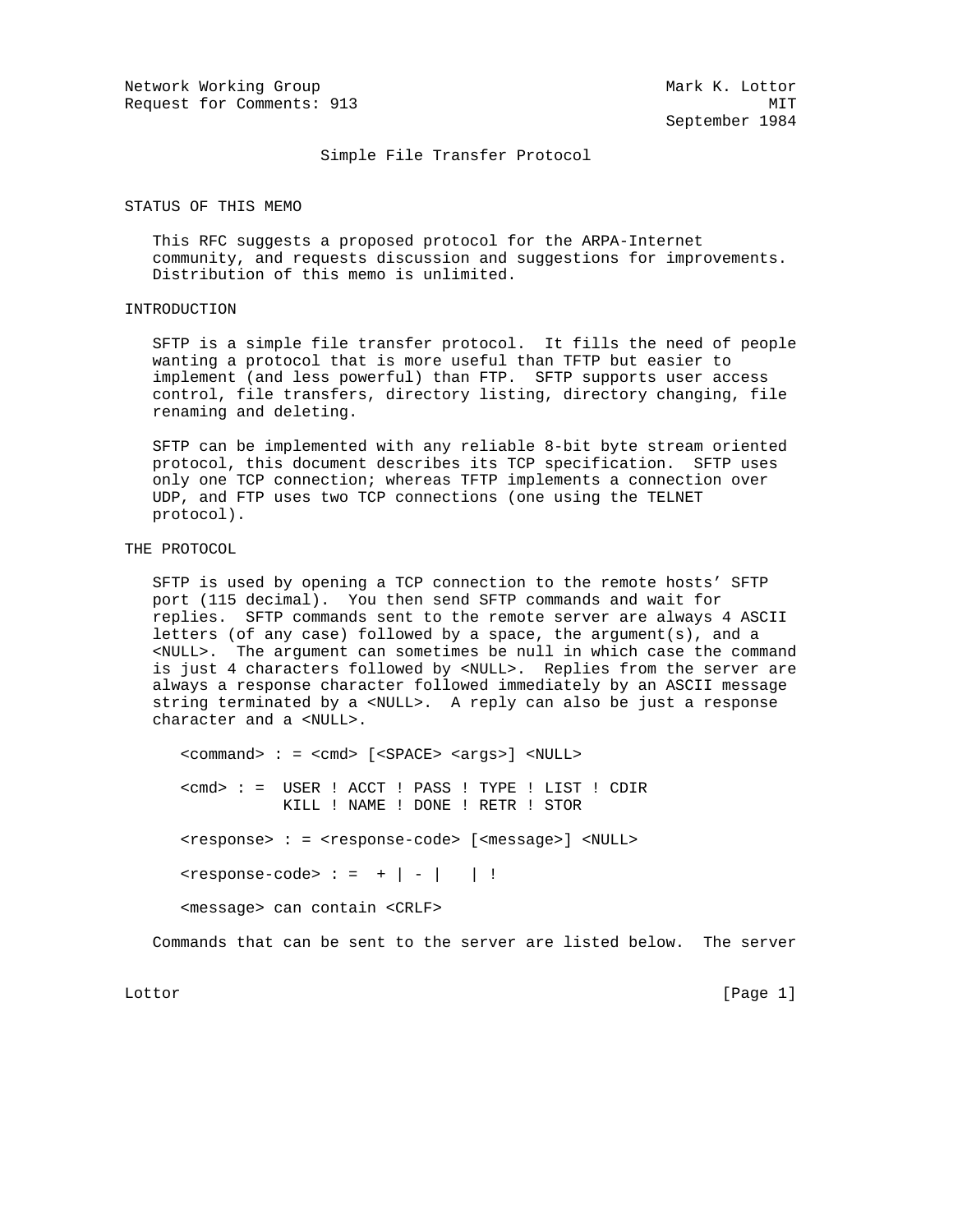replies to each command with one of the possible response codes listed under each message. Along with the response, the server should optionally return a message explaining the error in more detail. Example message texts are listed but do not have to be followed. All characters used in messages are ASCII 7-bit with the high-order bit zero, in an 8 bit field.

The response codes and their meanings:

- + Success.
- Error.

An error occurred while processing your command.

Number.

 The number-sign is followed immediately by ASCII digits representing a decimal number.

! Logged in.

 You have sent enough information to be able to log yourself in. This is also used to mean you have sent enough information to connect to a directory.

 To use SFTP you first open a connection to the remote SFTP server. The server replies by sending either a positive or negative greeting, such as:

+MIT-XX SFTP Service

(the first word should be the host name)

-MIT-XX Out to Lunch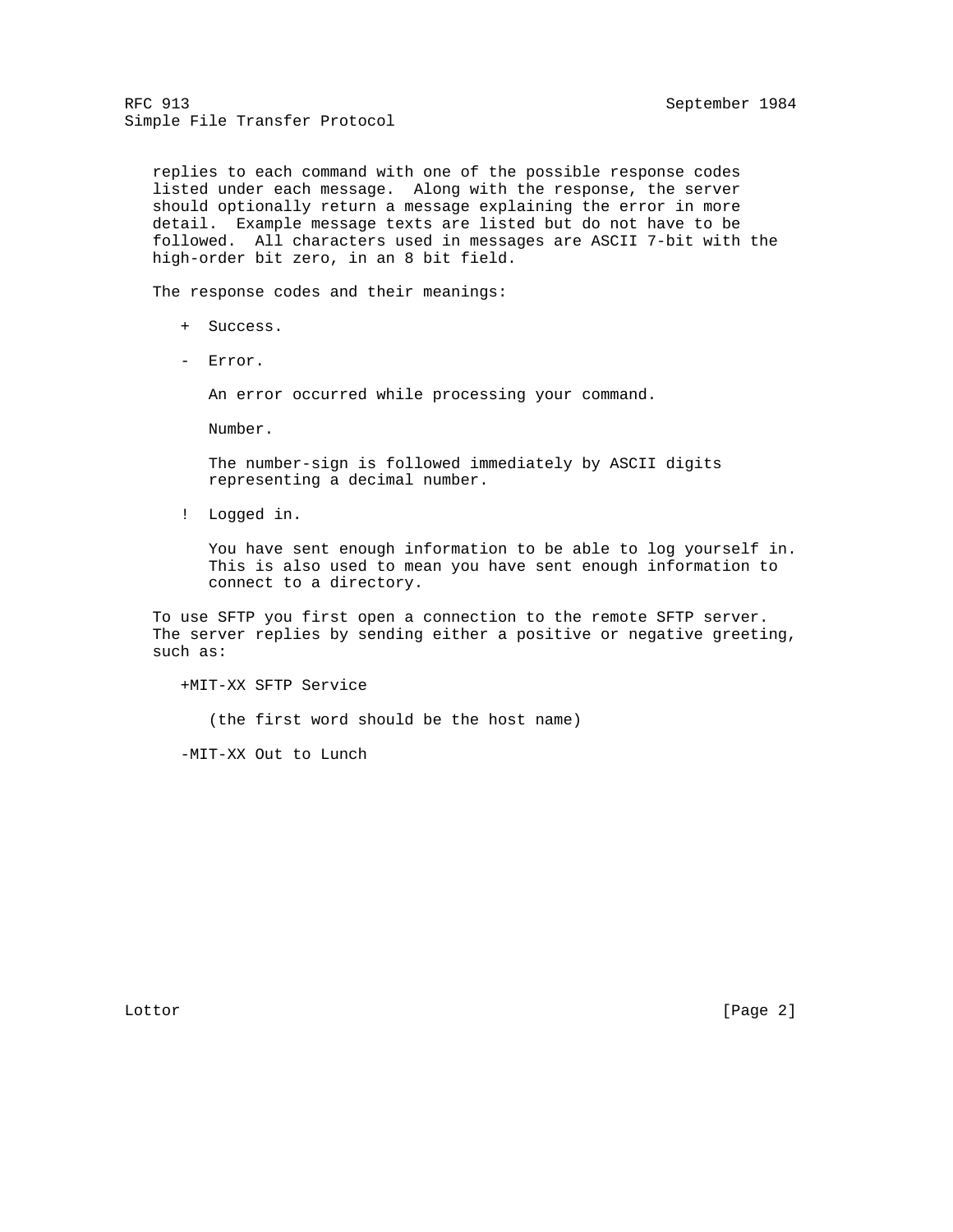If the server send back a '-' response it will also close the connection, otherwise you must now send a USER command.

USER user-id

Your userid on the remote system.

The reply to this command will be one of:

!<user-id> logged in

 Meaning you don't need an account or password or you specified a user-id not needing them.

+User-id valid, send account and password

-Invalid user-id, try again

 If the remote system does not have user-id's then you should send an identification such as your personal name or host name as the argument, and the remote system would reply with '+'.

ACCT account

 The account you want to use (usually used for billing) on the remote system.

Valid replies are:

! Account valid, logged-in

Account was ok or not needed. Skip the password.

+Account valid, send password

Account ok or not needed. Send your password next.

-Invalid account, try again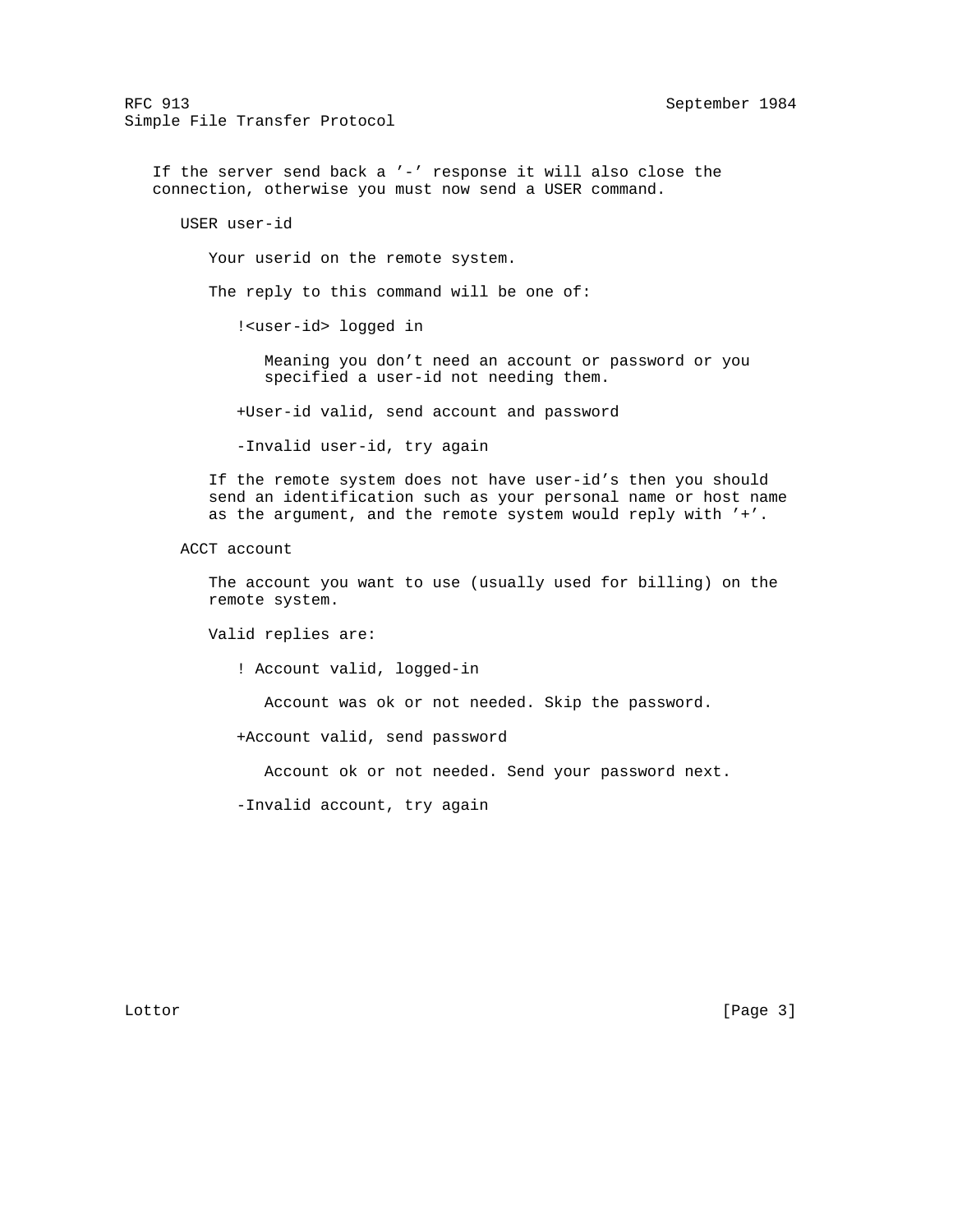```
 PASS password
```
Your password on the remote system.

Valid replies are:

! Logged in

Password is ok and you can begin file transfers.

+Send account

Password ok but you haven't specified the account.

-Wrong password, try again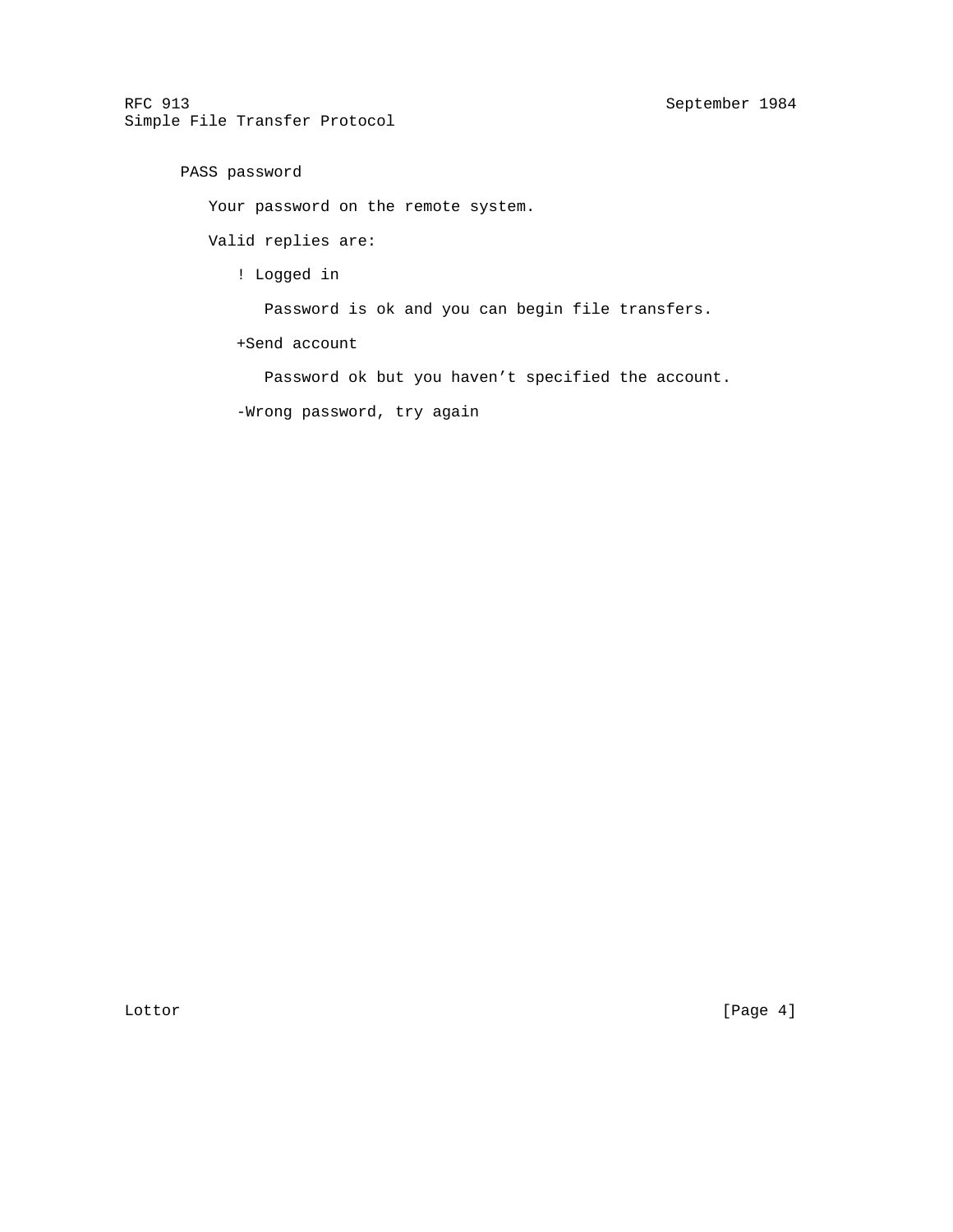You cannot specify any of the following commands until you receive a '!' response from the remote system.

TYPE { A | B | C }

 The mapping of the stored file to the transmission byte stream is controlled by the type. The default is binary if the type is not specified.

A - ASCII

 The ASCII bytes are taken from the file in the source system, transmitted over the connection, and stored in the file in the destination system.

 The data is the 7-bit ASCII codes, transmitted in the low-order 7 bits of 8-bit bytes. The high-order bit of the transmission byte must be zero, and need not be stored in the file.

 The data is "NETASCII" and is to follow the same rules as data sent on Telnet connections. The key requirement here is that the local end of line is to be converted to the pair of ASCII characters CR and LF when transmitted on the connection.

 For example, TOPS-20 machines have 36-bit words. On TOPS-20 machines, The standard way of labeling the bits is 0 through 35 from high-order to low-order. On TOPS-20 the normal way of storing ASCII data is to use 5 7-bit bytes per word. In ASCII mode, the bytes transmitted would be [0-6], [7-13], [14-20], [21-27], [28-34], (bit 35 would not be transmitted), each of these 7-bit quantities would be transmitted as the low-order 7 bits of an 8-bit byte (with the high-order bit zero).

 For example, one disk page of a TOPS-20 file is 512 36-bit words. But using only 35 bits per word for 7-bit bytes, a page is 17920 bits or 2560 bytes.

Lottor [Page 5]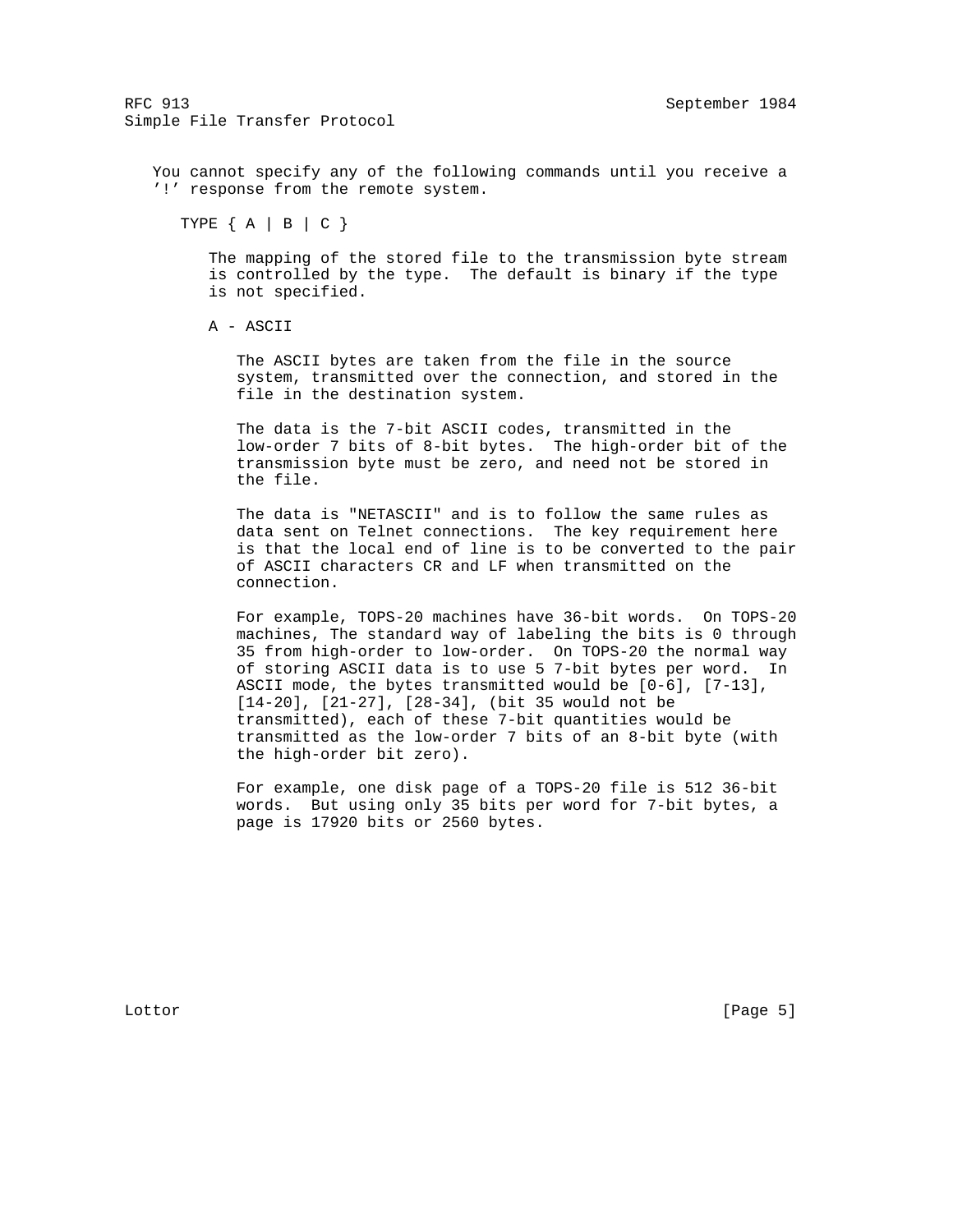### B - BINARY

 The 8-bit bytes are taken from the file in the source system, transmitted over the connection, and stored in the file in the destination system.

 The data is in 8-bit units. In systems with word sizes which are not a multiple of 8, some bits of the word will not be transmitted.

 For example, TOPS-20 machines have 36-bit words. In binary mode, the bytes transmitted would be [0-7], [8-15], [16-23], [24-31], (bits 32-35 would not be transmitted).

 For example, one disk page of a TOPS-20 file is 512 36-bit words. But using only 32 bits per word for 8-bit bytes, a page is 16384 bits or 2048 bytes.

#### C - CONTINUOUS

 The bits are taken from the file in the source system continuously, ignoring word boundaries, and sent over the connection packed into 8-bit bytes. The destination system stores the bits received into the file continuously, ignoring word boundaries.

 For systems on machines with a word size that is a multiple of 8 bits, the implementation of binary and continuous modes should be identical.

 For example, TOPS-20 machines have 36-bit words. In continuous mode, the bytes transmitted would be [first word, bits 0-7], [first word, bits 8-15], [first word, bits 16-23], [first word, bits 24-31], [first word, bits 32-35 + second word, bits 0-3], [second word, bits 4-11], [second word, bits 12-19], [second word, bits 20-27], [second word, bits 28-35], then the pattern repeats.

 For example, one disk page of a TOPS-20 file is 512 36-bit words. This is 18432 bits or 2304 8-bit bytes.

Replies are:

+Using { Ascii | Binary | Continuous } mode

-Type not valid

Lottor [Page 6]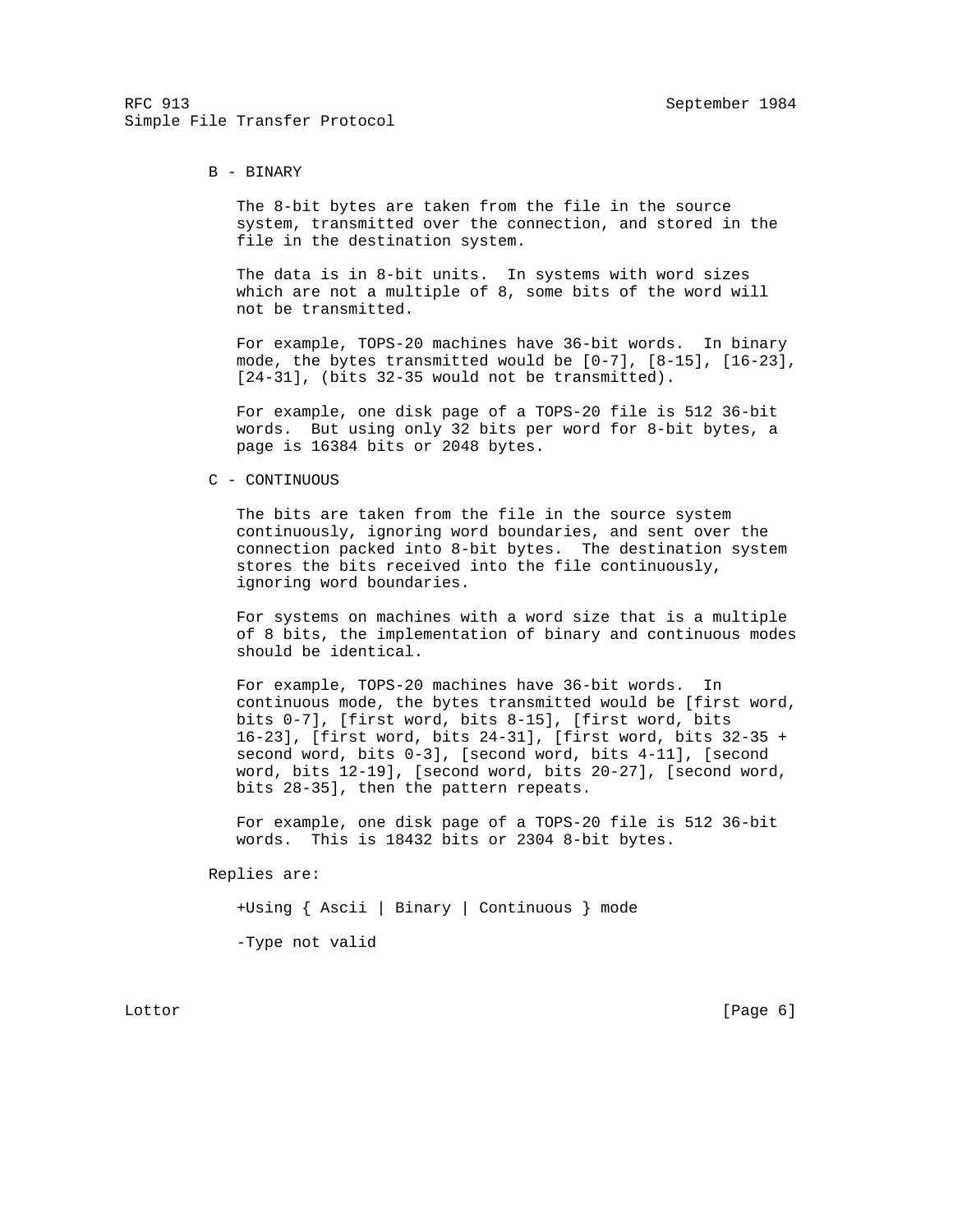## LIST { F | V } directory-path

 A null directory-path will return the current connected directory listing.

F specifies a standard formatted directory listing.

An error reply should be a '-' followed by the error message from the remote systems directory command. A directory listing is a '+' followed immediately by the current directory path specification and a <CRLF>. Following the directory path is a single line for each file in the directory. Each line is just the file name followed by <CRLF>. The listing is terminated with a <NULL> after the last <CRLF>.

V specifies a verbose directory listing.

 An error returns '-' as above. A verbose directory listing is a '+' followed immediately by the current directory path specification and a <CRLF>. It is then followed by one line per file in the directory (a line ending in <CRLF>). The line returned for each file can be of any format. Possible information to return would be the file name, size, protection, last write date, and name of last writer.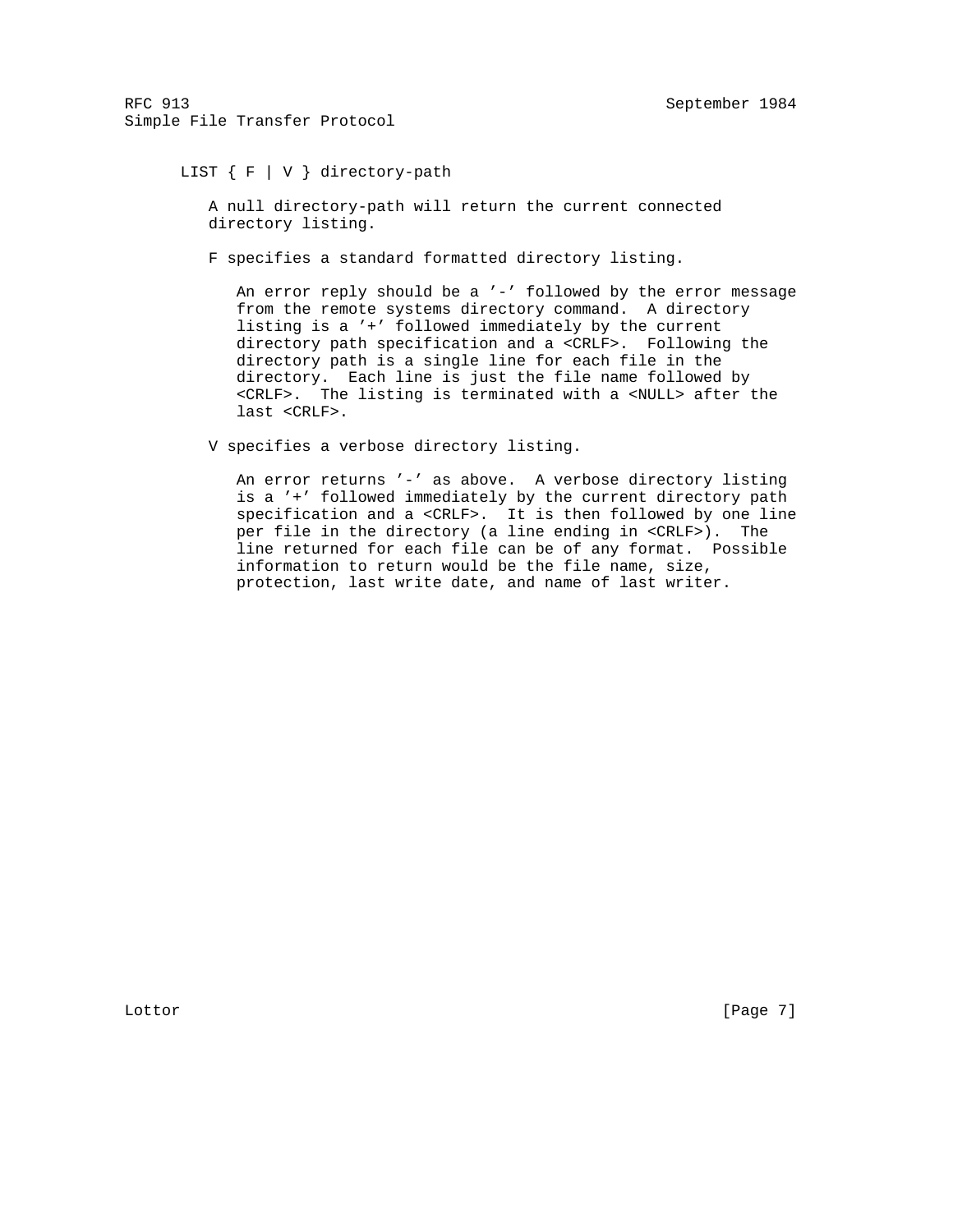CDIR new-directory

 This will change the current working directory on the remote host to the argument passed.

Replies are:

!Changed working dir to <new-directory>

-Can't connect to directory because: (reason)

+directory ok, send account/password

 If the server replies with '+' you should then send an ACCT or PASS command. The server will wait for ACCT or PASS commands until it returns a '-' or '!' response.

Replies to ACCT could be:

! Changed working dir to <new-directory>

+account ok, send password

-invalid account

Replies to PASS could be:

! Changed working dir to <new-directory>

+password ok, send account

-invalid password

KILL file-spec

This will delete the file from the remote system.

Replies are:

+<file-spec> deleted

-Not deleted because (reason)

Lottor [Page 8]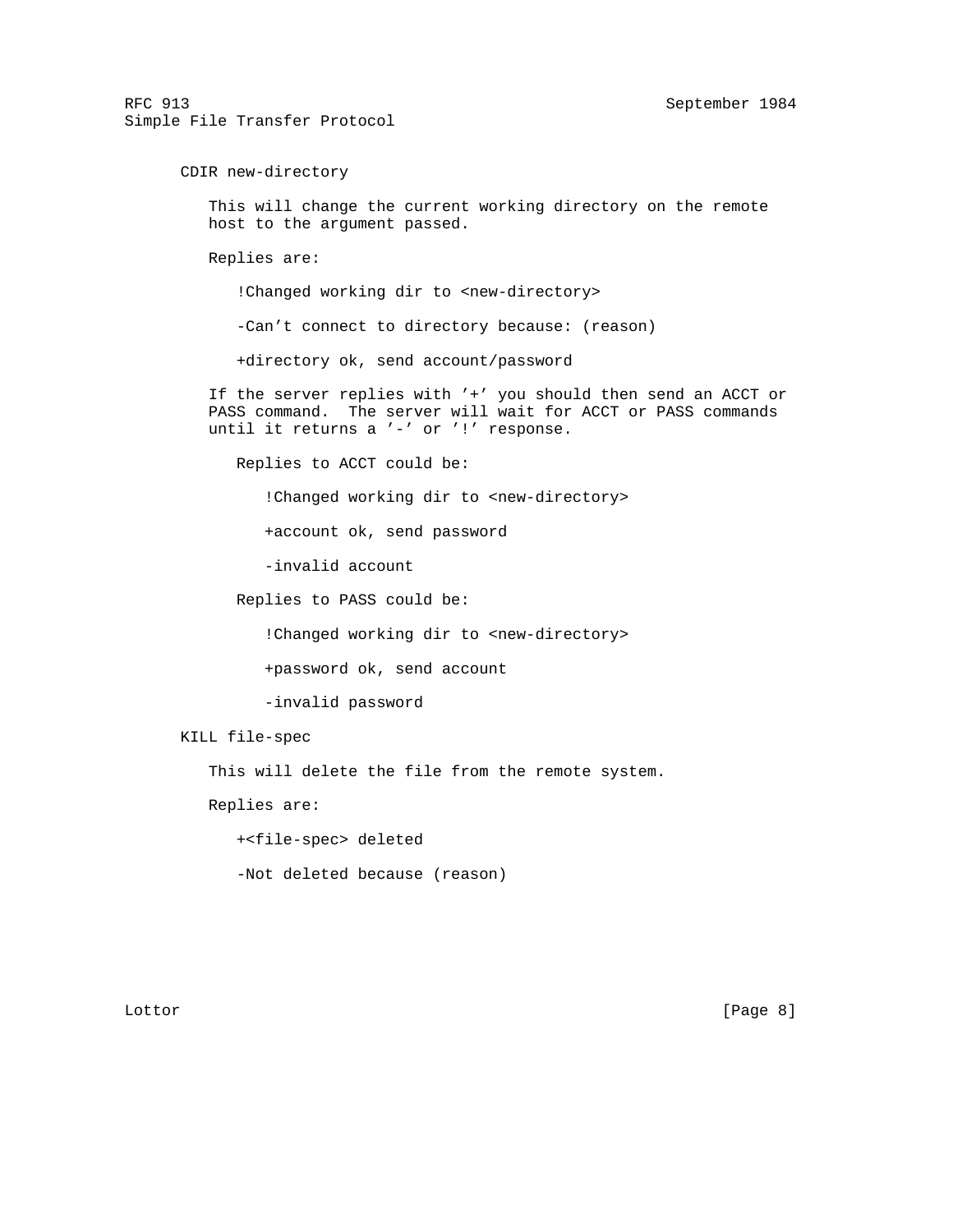```
 NAME old-file-spec
   Renames the old-file-spec to be new-file-spec on the remote
   system.
   Replies:
      +File exists
     -Can't find <old-file-spec>
         NAME command is aborted, don't send TOBE.
   If you receive a '+' you then send:
      TOBE new-file-spec
   The server replies with:
      +<old-file-spec> renamed to <new-file-spec>
      -File wasn't renamed because (reason)
DONE
   Tells the remote system you are done.
   The remote system replies:
```
 +(the message may be charge/accounting info) and then both systems close the connection.

Lottor [Page 9]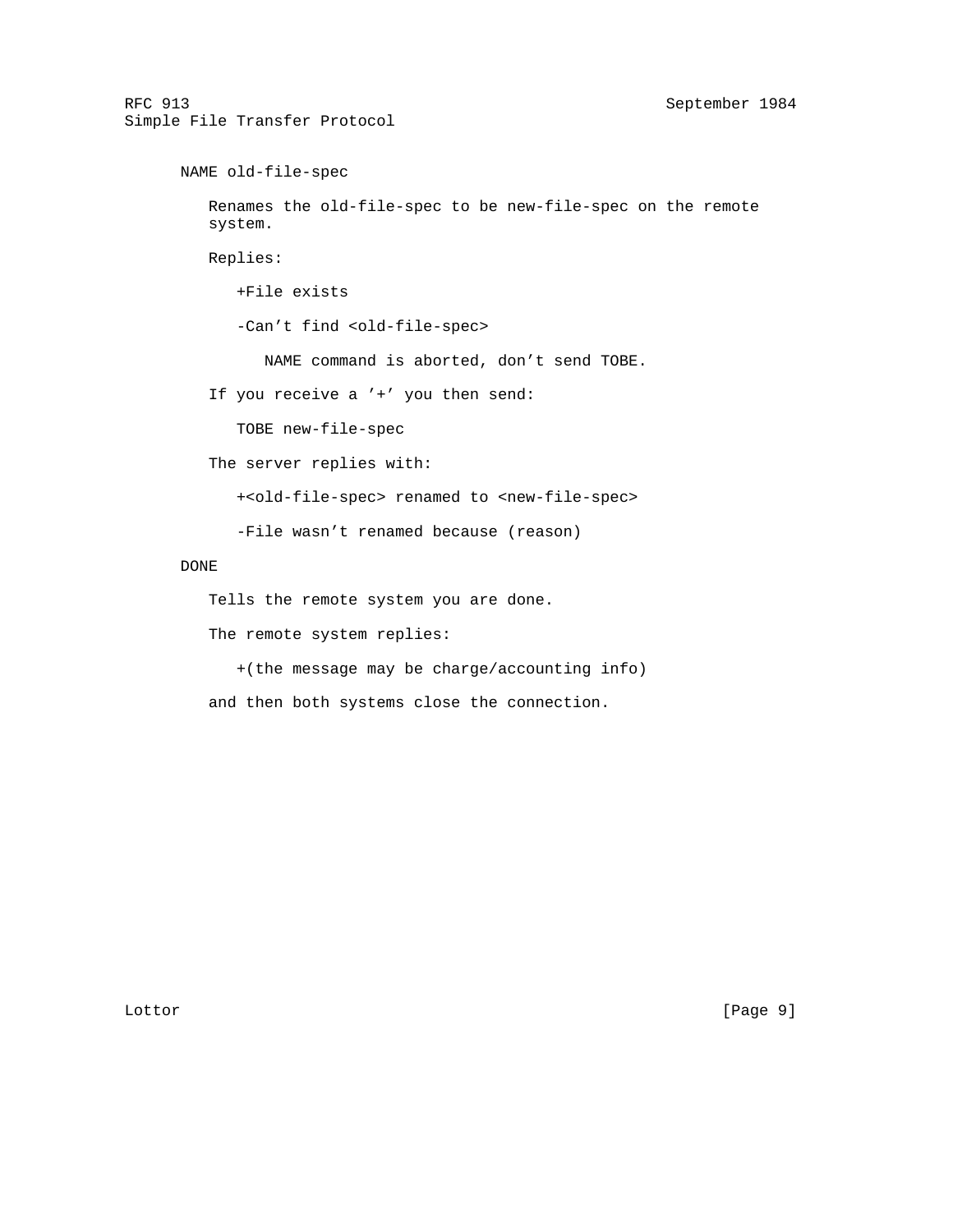RETR file-spec Requests that the remote system send the specified file. Receiving a '-' from the server should abort the RETR command and the server will wait for another command. The reply from the remote system is: <number-of-bytes-that-will-be-sent> (as ascii digits) -File doesn't exist You then reply to the remote system with: SEND (ok, waiting for file) The file is then sent as a stream of exactly the number of 8-bit bytes specified. When all bytes are received control passes back to you (the remote system is waiting for the next command). If you don't receive a byte within a reasonable amount of time you should abort the file transfer by closing the connection. STOP (You don't have enough space to store file) Replies could be:

+ok, RETR aborted

You are then ready to send another command to the remote host.

Lottor [Page 10]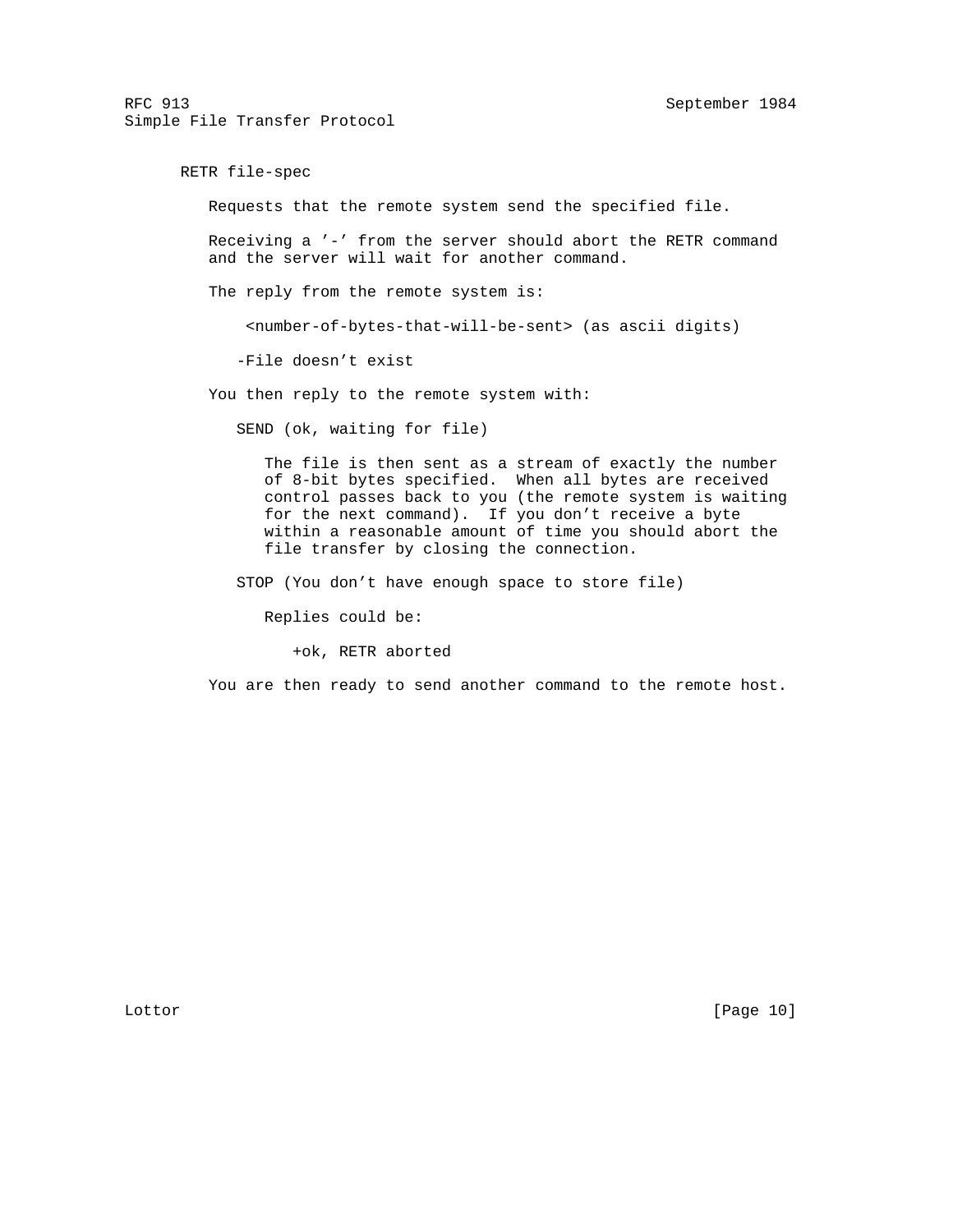STOR { NEW | OLD | APP } file-spec

 Tells the remote system to receive the following file and save it under that name.

 Receiving a '-' should abort the STOR command sequence and the server should wait for the next command.

 NEW specifies it should create a new generation of the file and not delete the existing one.

Replies could be:

+File exists, will create new generation of file

+File does not exist, will create new file

-File exists, but system doesn't support generations

 OLD specifies it should write over the existing file, if any, or else create a new file with the specified name.

Replies could be:

+Will write over old file

+Will create new file

(OLD should always return a '+')

 APP specifies that what you send should be appended to the file on the remote site. If the file doesn't exist it will be created.

 Replies could be: +Will append to file +Will create file (APP should always return a '+')

Lottor [Page 11]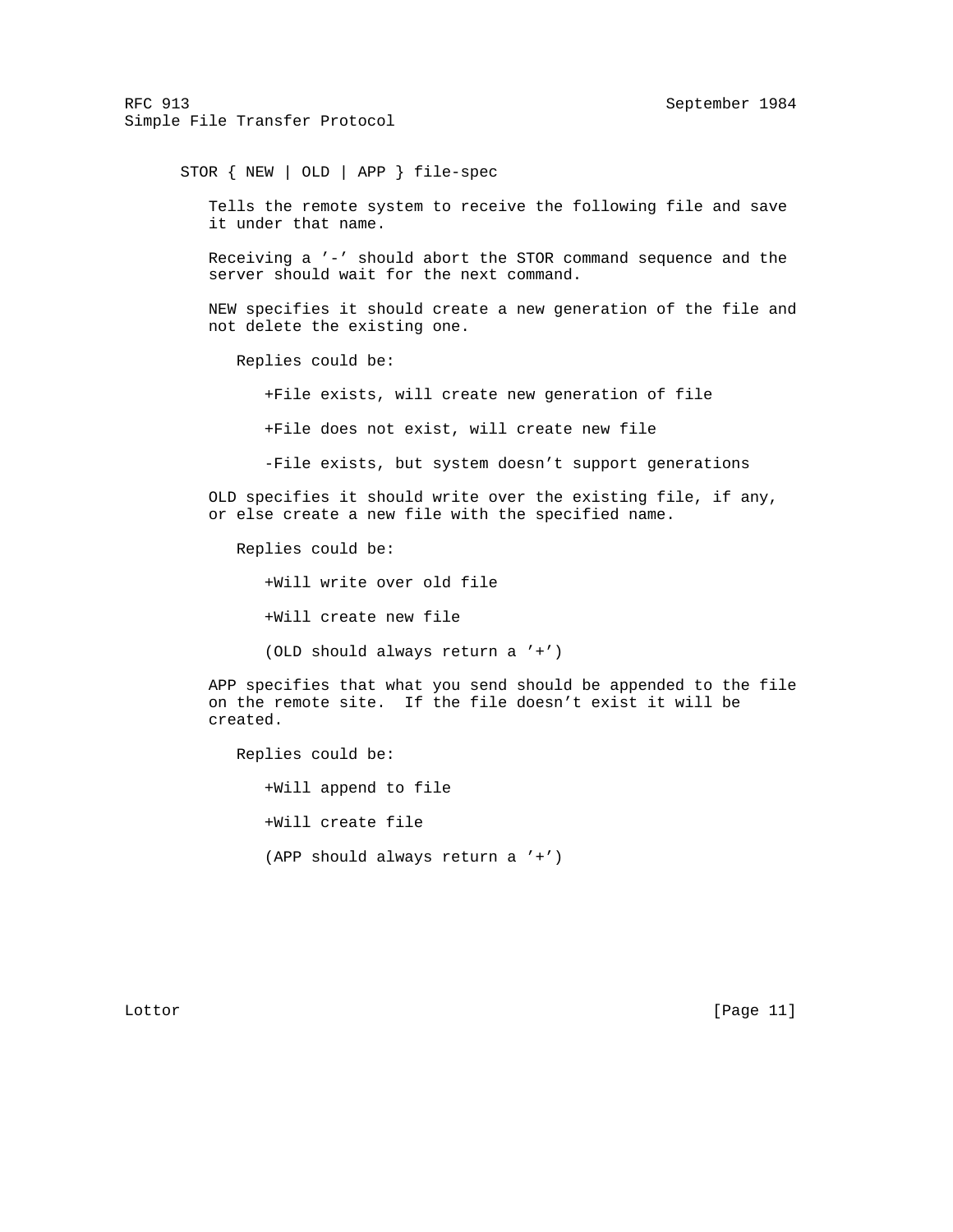You then send: SIZE <number-of-bytes-in-file> (as ASCII digits) where number-of-bytes-in-file is the exact number of 8-bit bytes you will be sending. The remote system replies: +ok, waiting for file You then send the file as exactly the number of bytes specified above. When you are done the remote system should reply: +Saved <file-spec> -Couldn't save because (reason) -Not enough room, don't send it This aborts the STOR sequence, the server is waiting for

You are then ready to send another command to the remote host.

your next command.

Lottor [Page 12]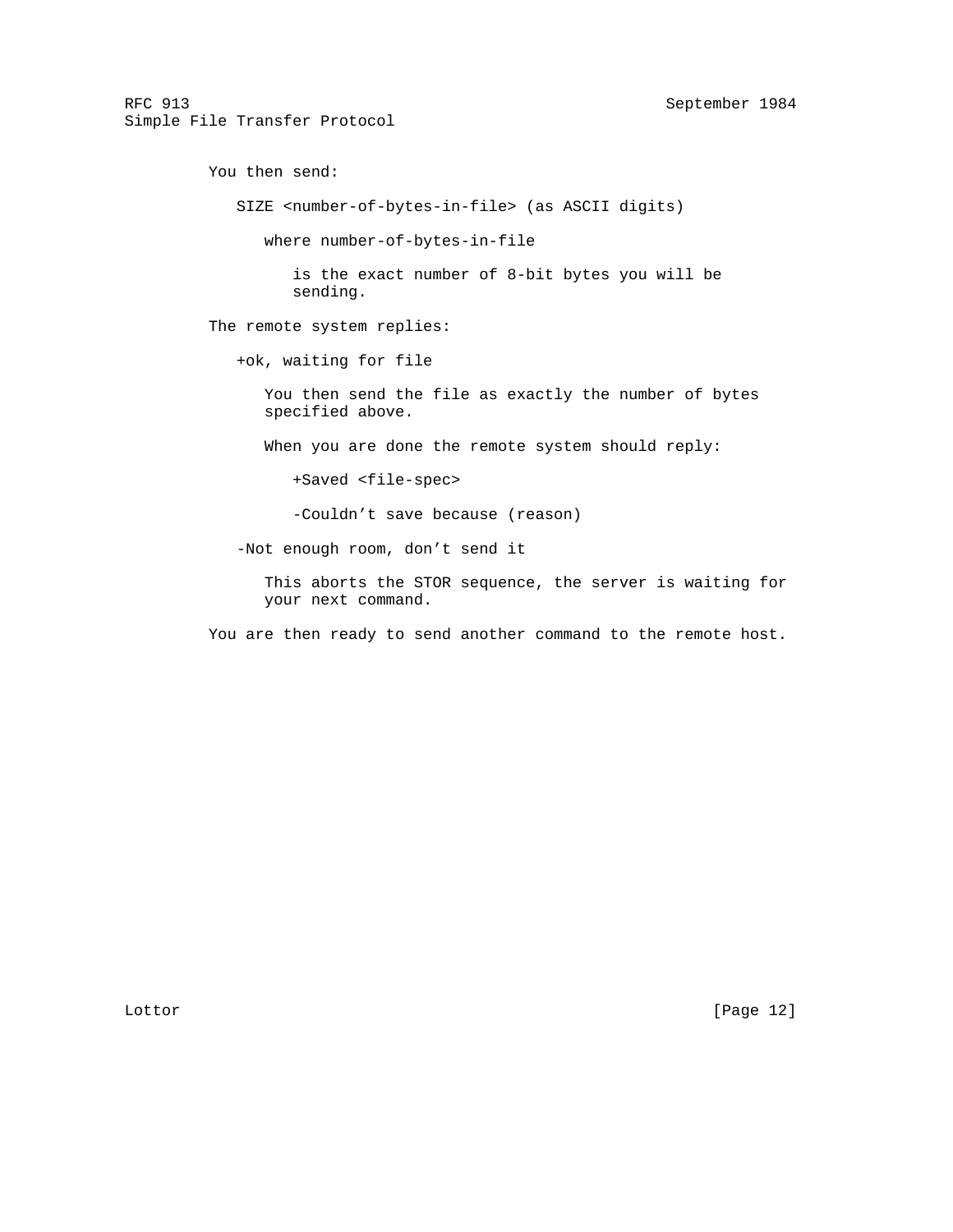#### AN EXAMPLE

 An example file transfer. 'S' is the sender, the user process. 'R' is the reply from the remote server. Remember all server replies are terminated with <NULL>. If the reply is more than one line each line ends with a <CRLF>.

 R: (listening for connection) S: (opens connection to R) R: +MIT-XX SFTP Service S: USER MKL R: +MKL ok, send password S: PASS foo R: ! MKL logged in S: LIST F PS: <MKL> R: +PS: <MKL> Small.File Large.File S: LIST V R: +PS: <MKL> Small.File 1 69(7) P775240 2-Aug-84 20:08 MKL Large.File 100 255999(8) P770000 9-Dec-84 06:04 MKL S: RETR SMALL.FILE R: 69 S: SEND R: This is a small file, the file is sent without a terminating null. S: DONE R: +MIT-XX closing connection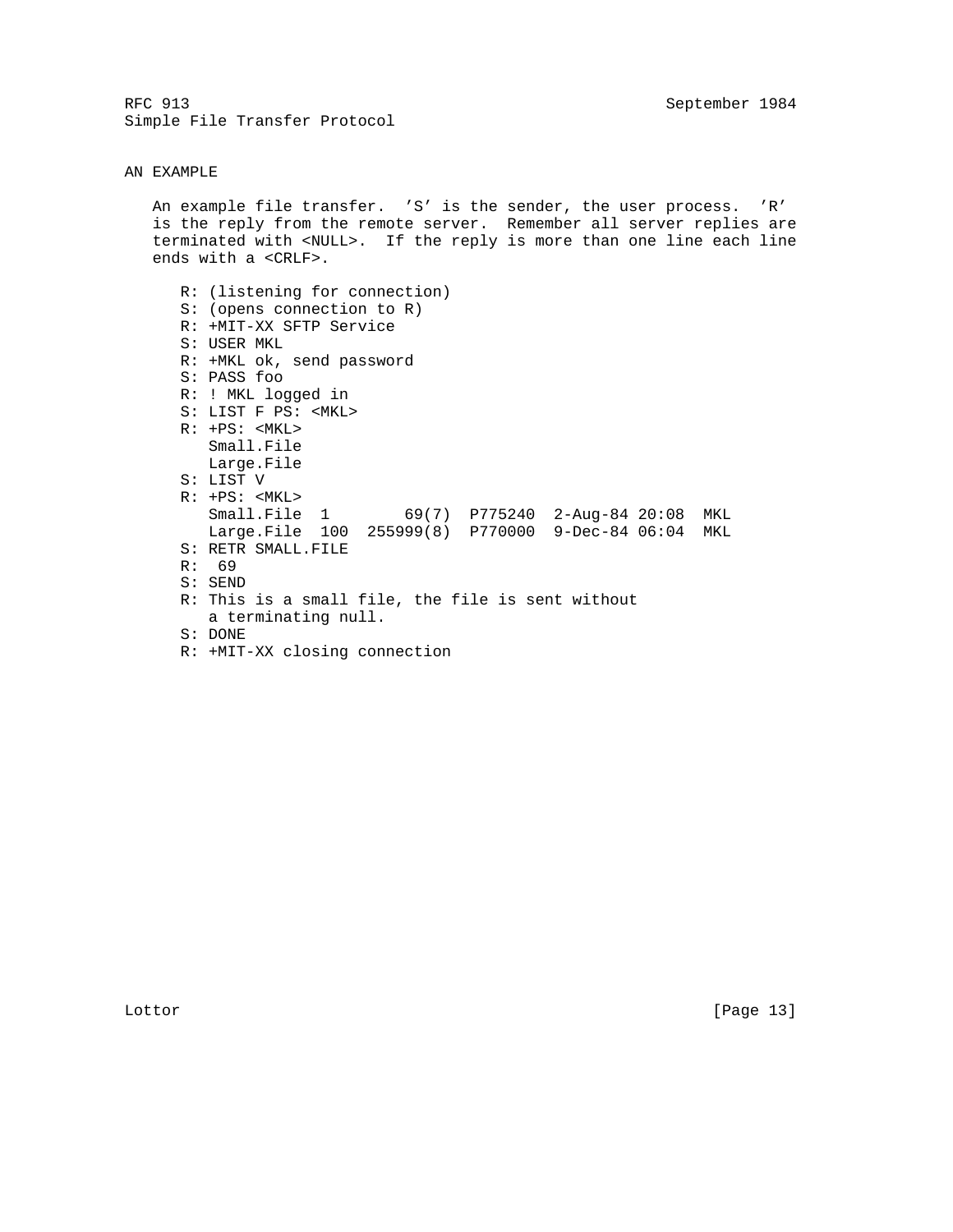#### EDITORS NOTE

 Mark Lotter receives full credit for all the good ideas in this memo. As RFC editor, i have made an number of format changes, a few wording changes, and one or two technical changes (mostly in the TYPEs). I accept full responsibility for any flaws i may have introduced.

 A draft form of this memo was circulated for comments. I will attempt to list the issues raised and summarize the pros and cons, and resolution for each.

ASCII Commands vs Binary Operation Codes

 The ASCII command style is easier to debug, the extra programming cost in minimal, the extra transmission cost is trivial.

 Binary operation codes are more efficient, and a few days of debugging should not out weigh years of use.

Resolution: I have kept the ASCII Commands.

Additional Modes

 Pro: For some machines you can't send all the bits in a word using this protocol. There should be some additional mode to allow it.

 Con: Forget it, this is supposed to be SIMPLE file transfer. If you need those complex modes use real FTP.

Resolution: I have added the Continuous mode.